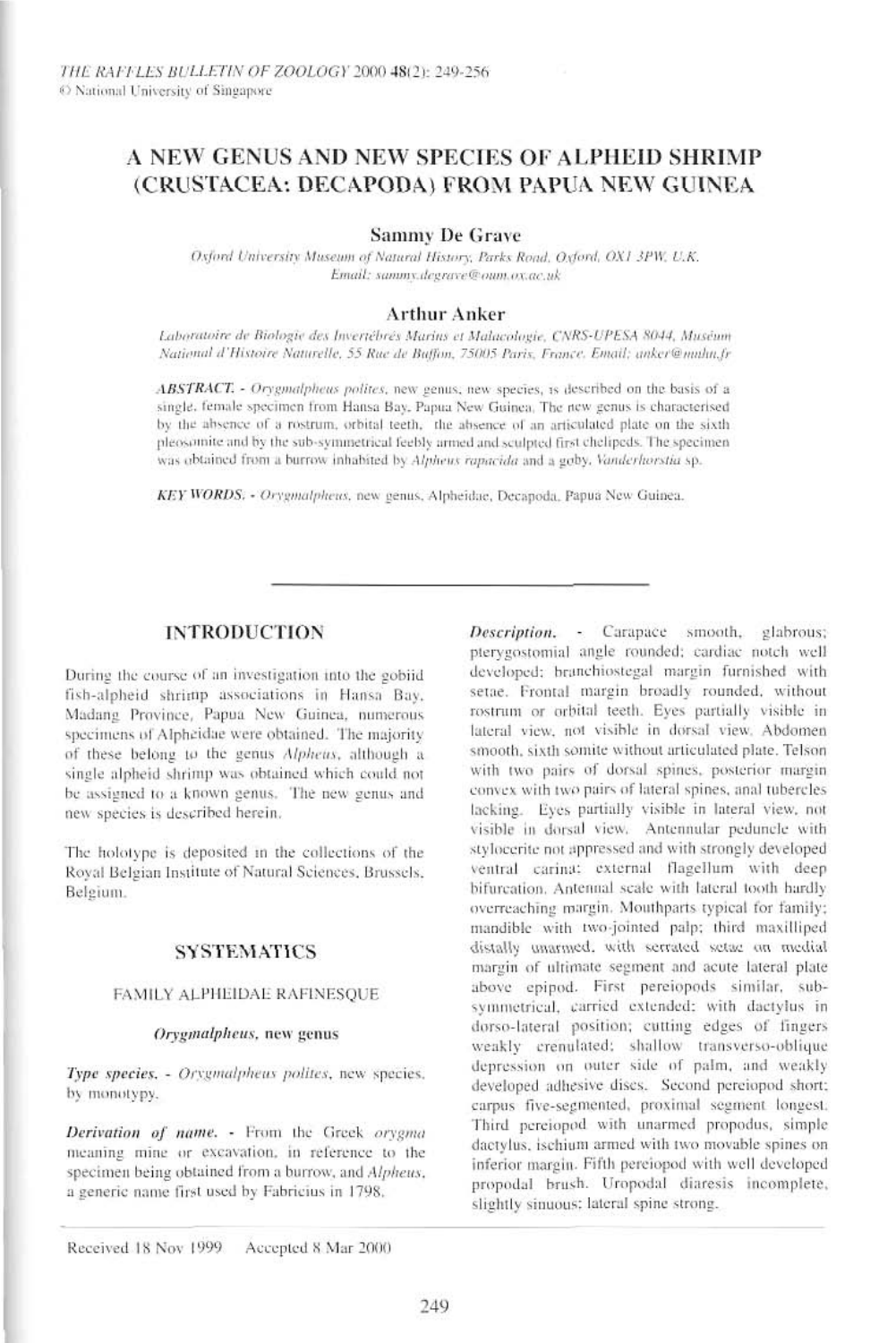#### De Grave & Anker: New alpheid shrimp from Papua New Guinea

|              | Maxillipeds                                                                                    |   | Pereiopods               |    |    |                          |        |    |
|--------------|------------------------------------------------------------------------------------------------|---|--------------------------|----|----|--------------------------|--------|----|
|              |                                                                                                |   |                          |    |    |                          |        |    |
| Pleurobranch |                                                                                                |   |                          |    |    |                          |        |    |
| Arthrobranch | $\frac{1}{2} \left( \frac{1}{2} \right) \left( \frac{1}{2} \right) \left( \frac{1}{2} \right)$ | - |                          | ž, | ÷  | $\overline{\phantom{a}}$ |        |    |
| Podobranch   |                                                                                                |   | $\overline{\phantom{a}}$ | ÷  |    | $\overline{\phantom{a}}$ | $\sim$ |    |
| Setobranch   |                                                                                                |   |                          | Ħ. | 48 |                          |        | 排  |
| Epipod       |                                                                                                |   |                          |    |    |                          |        | G. |
| Exopod       |                                                                                                |   |                          |    |    |                          |        |    |

Table 1. Branchial formula as follows (1 single appendage present, \* number variable);

Systematic position. - The new genus can be diagnosed by the combination of the following characters: (1) absence of rostrum and orbital teeth. (2) absence of inflated orbital hoods (3) absence of articulated plate on sixth pleosomite. (4) subsymmetrical first chelipeds carried extended, with dactylus in dorsal position, (5) slender chelae with feebly armed cutting edges of fixed and movable fingers, shallow transverso-oblique depression on outer side of palm, and weakly developed adhesive discs, (6) perciopods 3 to 5 with ischium armed with one or two spines, unarmed propodus, and simple, slender dactylus.

It is difficult to place Orygmalpheus unequivocally in proximity of any other alpheid genus. The frontal margin of the carapace is very similar to that of Leptalphens Williams, 1965 and two other related genera Fenneralpheus Felder & Manning, 1983 and Amphibetaeus Coutiére, 1897, However, Leptalpheus shows very asymmetrical first chelipeds, which are in many aspects different from the chelipeds of the new genus. Also, the members of Leptalpheus have the stylocerite appressed to the first antennular article, strong spines on the propodus of the robust third to fifth perciopods, an articulated plate on the sixth pleosomite and rounded processes on the mesioanterior margin of the eyestalks; all these features are absent in Orygmalpheus. Neoalpheopsis Banner, 1953 and several species of Alpheopsis Coutière, 1897 (e.g. A. aequalis Coutiére, 1897) have similarly shaped first chelae, but they all differ from Orvgmalpheus in the presence of an articulated plate on the sixth pleosomite and the presence of a well developed rostrum.

In a preliminary phylogenetic study of the Alpheidae, made by one of the authors (AA), Orygmalpheus appears to be closest to Notalpheus Méndez & Wicksten, 1982, and Nennalpheus Banner & Banner, 1981. Orygmalpheus has indeed some affinities to these two genera, common features being the subsymmetrical first chelipeds carried extended. slender third to fifth pereiopods with reduced propodal armature and with ischium bearing movable spines, similar eyestalks, identical branchial formulas. The branchiostegal margin of the carapace in Orygntalpheus bears numerous conspicuous setae; similar setae have also been observed in Notalpheus (pers. obs.) and the not closely related genus Pseudathanas (Holthuis, 1993), but are lacking in many other alpheid genera (pers. obs.). The presence of a small, triangular articulated plate at the posteroventral angle of the sixth pleosomite, presently considered as an important generic character in Alpheidae (see key in Holthuis, 1993), is lacking in Orvgmalpheus and Nennalpheus inarticulatus Banner & Banner. 1981 but is distinct in Nennalpheus sibogae De Man, 1910 and Notalpheus. However, both Notalpheus and Nennalpheus can be distinguished from Orrgmalphens by more or less developed rostrum and orbital teeth, eyes partially visible in dorsal view (except N, sibogae), and a different shape and armature of the carpus and chela of the first chelipeds. As the unique specimen of Orvgmalphens is a non-ovigerous female, the shape of the chelae in adult males may be somewhat different (e.g. more pronounced armature of opposable margins of fingers); therefore more specimens of the new species are needed to make more reasonable assumptions on its phylogenetic relationships.

# Orygmalpheus polites, new species  $(Figs. 1-4)$

Material examined. - Holotype, female, post orbital carapace Jength 3.50 mm; KBIN IG 27951/NAT64; Laing Isl. Lagoon, about 4'10'30"S 144"52'47"E, Hansa Bay, Madang Province, Papua New Guinea; coll, H. Wilkins, 16 Oct.1992, diver-operated suction sampler, muddy substrate, 10 m depth, field no. G106.

Derivation of name. - From the Greek polites meaning citizen, in reference to its occurrence in the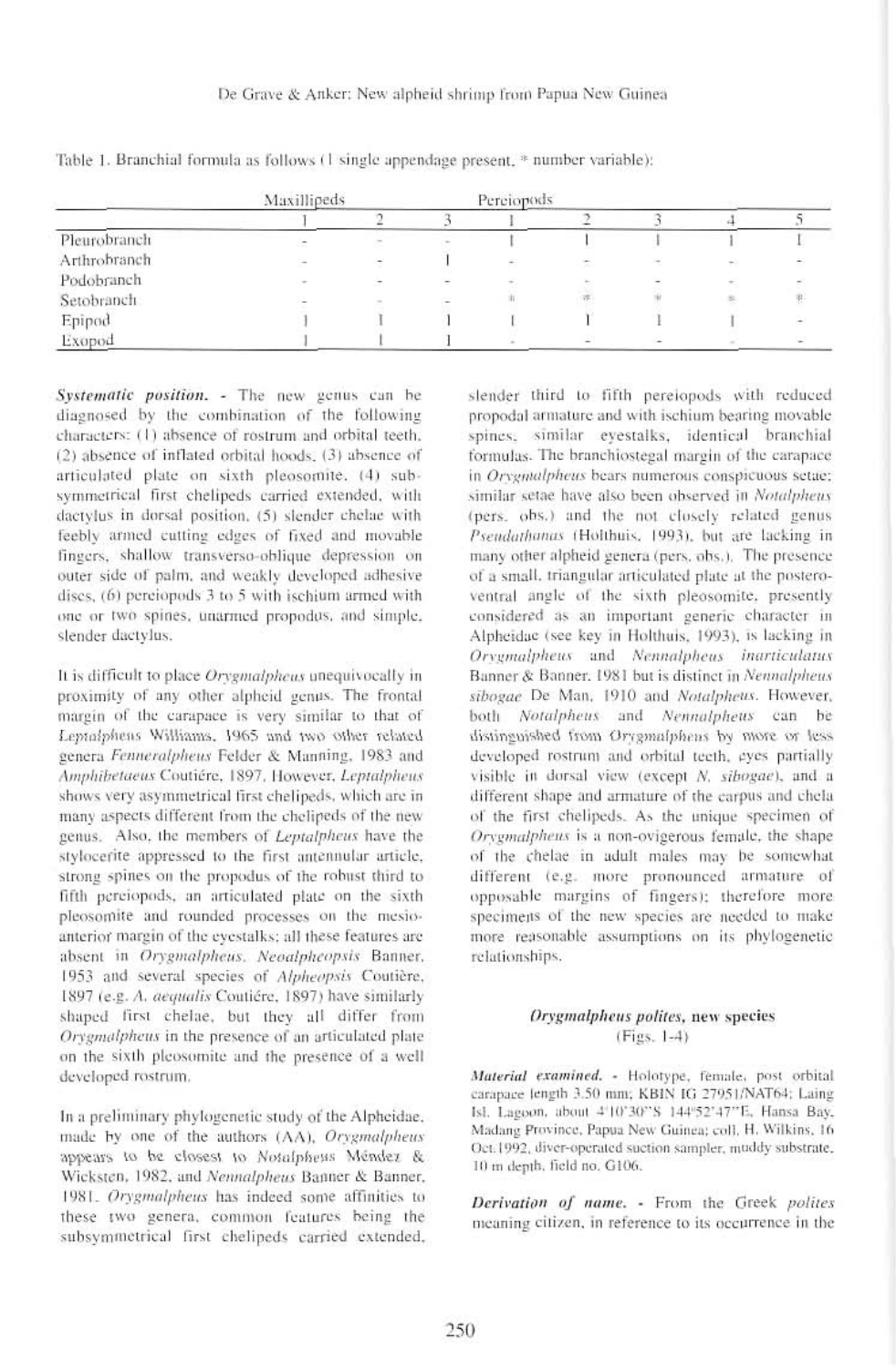same burrow as Alpheus rapacida De Man, 1908 and Vanderhorstia sp. (Gobiidae, Teleostei).

Description. - Body form sub-cylindrical, laterally slightly compressed, smooth, glabrous (Fig. 1A). Carapace with rostrum lacking, frontal region broadly rounded (Fig. 1C). Orbital hoods not inflated, completely covering eves in dorsal view, only partially in lateral view; eyes visible in frontal view (Fig. 1B, C). Ptervgostomial angle rounded. Branchiostegal margin setose, cardiac notch distinct. Evestalks short, without antero-mesial projection or spine, corneas well developed.

Abdomen with pleura of first two segments broadly rounded; third pleuron with slightly produced postero-ventral angle; fourth and fifth pleura with more rounded postero-ventral angle; sixth pleuron with postero-ventral angle non-articulate, concave (Fig. 1A).

Telson (Fig. 3M) subequal to sixth segment length, without anal tubercles; lateral margins feebly convex; two pairs of dorsal spines, situated at 0.5 and 0.7 of telson length; posterior margin broadly rounded, laterally with two pairs of slender spines, medial pair longer than external, and medially with 13segmented, plumose setae (Fig. 3N).

Antennular peduncle robust; proximal segment about 2.0 x longer than wide, with well defined ventromedial carina ending in large tooth; stylocerite well developed, slender, acute, not apressed, slightly overreaching proximal segment; distal segment 0.7 x as long as intermediate segment (Fig. 2A); external flagellum biramous, rami fused for proximal 3 segments, shorter free ramus with one incomplete and one complete free segment, longer free ramus slender, approximately 0.38 of carapace length; mesial flagellum slender, filiform, about 0.64 of carapace length (Fig. 2B). Antennal peduncle stout: basicerite stout with blunt, triangular ventro-lateral tooth; carpocerite elongate, overreaching antennal scale and antennular peduncle; scaphocerite 2.7x longer than wide, lateral tooth reaching to rounded anterior margin of lamella (Fig. 2C). Mandible robust, with two-segmented palp (Fig. 21); molar process well developed, obliquely trancated anteriorly; incisor process stout, bearing five teeth. Maxillula (Fig. 2J) with bilobed palp, each lobe with one distal seta; upper lacinia broad, with numerous distal and single disto-dorsal rows of serrate spines; lower lacinia slender, with disto-dorsally a single row of serrulate setae. Maxilla (Fig. 2H) with short palp, non-setose; basal endite moderately well developed. bilobed, denselv fringed with serrulate setae; coxal endite small, with few setae; scaphognathite well developed; basal part of medial margin produced. First maxilliped (Fig. 2D) with slender twosegmented palp, medial margin fringed with plumose setae, distally with single plumose setae; basal endite broad, fringed with marginal and sub-marginal plumose and setulose setae; coxal endite not bilobed; exopod well developed, flagellum slender, caridean lobe well developed; epipod large, triangular, Secondmaxilliped (Fig. 2E) with basis relatively short; ischiomerus short, propodal segment expanded anteromedially, medial margin with stout, serrulate setae; dactylar segment narrow, margin densely setose; exopod slender; epipod oval, simple, without annexed podobranch. Third maxilliped (Fig. 2F) slender: antepenultimate segment about 6.4x longer than basal width, medially sparsely setose; penultimate segment elongated, about 0.37x length of preceding segment, medially sparsely setose, distolateral angle with single, elongated strong seta; ultimate segment slender, almost twice as long as penultimate segment; medial margin with numerous groups of serrulate setae (Fig. 2G), without spines; exopod well developed, reaching almost to middle of penultimate segment; coxa with acutely produced lateral plate above strap-like epipod; arthobranch well developed.

First pereiopods subsymmetrical, relatively small, slender, carried extended with dactylus in dorsallateral position (Fig. 1A, 3A, 4); coxa robust, unarmed; ischium slender, unarmed; merus slender, unarmed, distally widening, about 1.8x length or ischium; carpus robust, short, without distinct distal teeth; chelae elongate. fingers about 0.7x length of palm, palm sub-cylindrical, length about 2.23x central width; with shallow, transversal, oblique depression at basis of fixed finger on its outer side (Fig. 4); adhesive plaques at dactylo-propodal articulation weakly developed; fingers similar, fixed finger slightly overreaching dactylus; both fingers with stout, slightly hooked tip; cutting edges with weak crenulations and short setae (Fig. 3B).

Second pereiopod short, slender (Fig. 3C); ischium and merus unarmed, merus about 1.3x length of ischium; carpus five-segmented, segment length ratio (proximal to distal) 1.0:0.4:0.3:0.3:0.8; chelae short: palm sub-cylindrical, about 1.43x longer than wide: fingers setose; fingers about 1.25x length of palm; cutting edges entire, ending in blunt tips, distal half with short, submarginal setae; fixed finger with single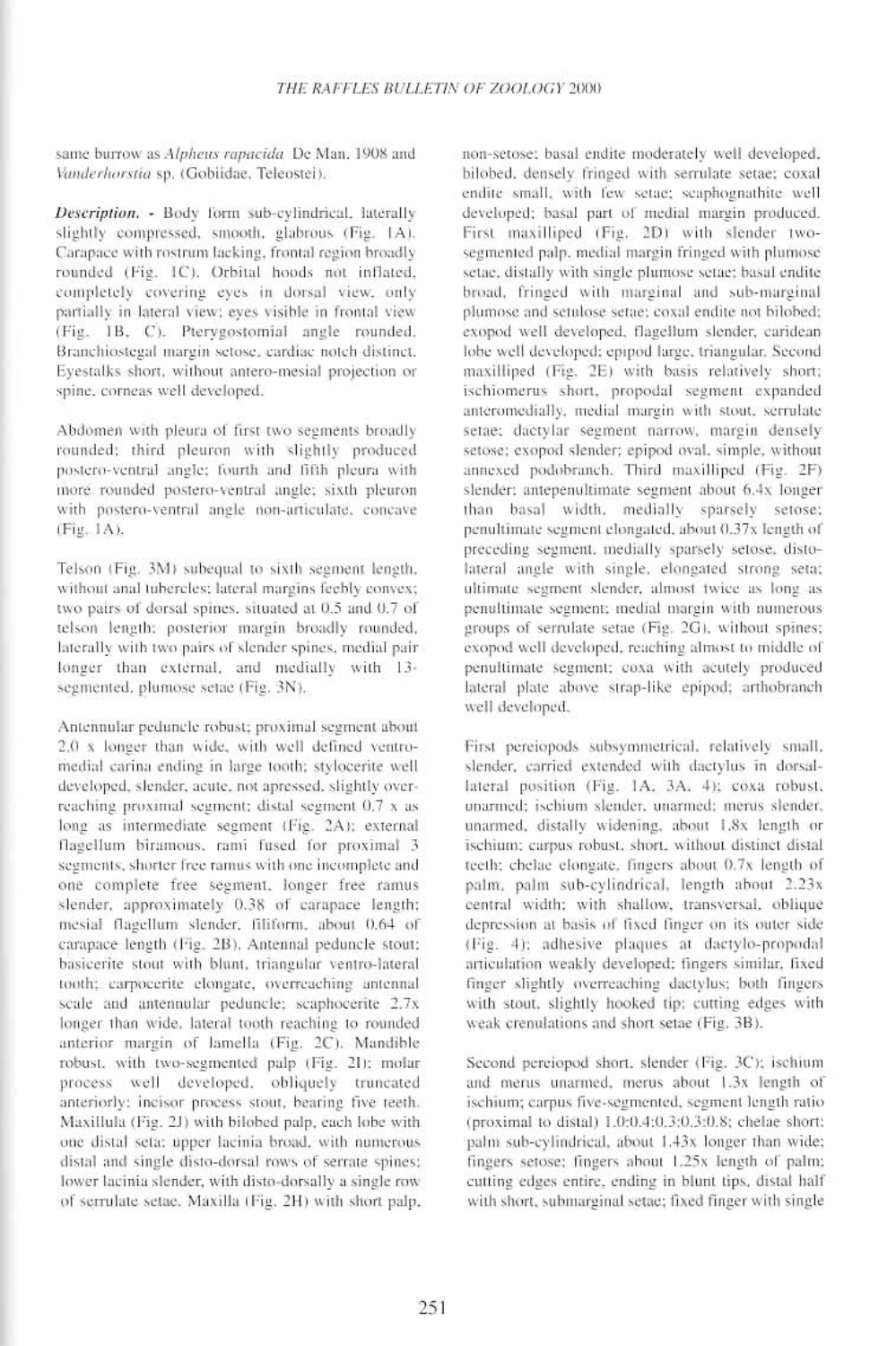accessory small, blunt spine on tip; dactylus with two accessory blunt spines on tip (Fig. 3E).

Third pereiopod slender (Fig. 3F); basis short; ischium with two strong spines on ventral margin; merus elongate, unarmed, about 2,05x length of ischium; carpus elongate, about 0.66x length of merus, disto-ventral margin armed with small spine; propodus elongate, subequal to carpus, ventral margin sparsely setose; dactylus simple, clongate, about 0.58x length of propodus, with short plumose setae close to apex (Fig. 3G); without distinct unguis.

Fourth pereiopod (Fig. 3H) very similar to third. Fifth pereiopod (Fig. 31) similar to third and fourth, but more slender; ischium bearing a single movable spine, merus shorter and lacking spine at disto-lateral corner of carpus; propodus with grooming brush composed of four bunches of setae at distal portion of ventro-lateral margin; three most proximal bunches consisting of several short, plumose and two-three short, serrate setae, and distal bunch consisting of six serrate setae and four non-serrate setae (Fig. 3J).

Pleopods of usual alpheid type,



Fig. 1. Orygmalpheus polites, new genus, new species. A, lateral view; B, lateral view of frontal region; C, dorsal view of frontal region. Scale bar indicates 1 mm (A) or 0.5 mm (B, C).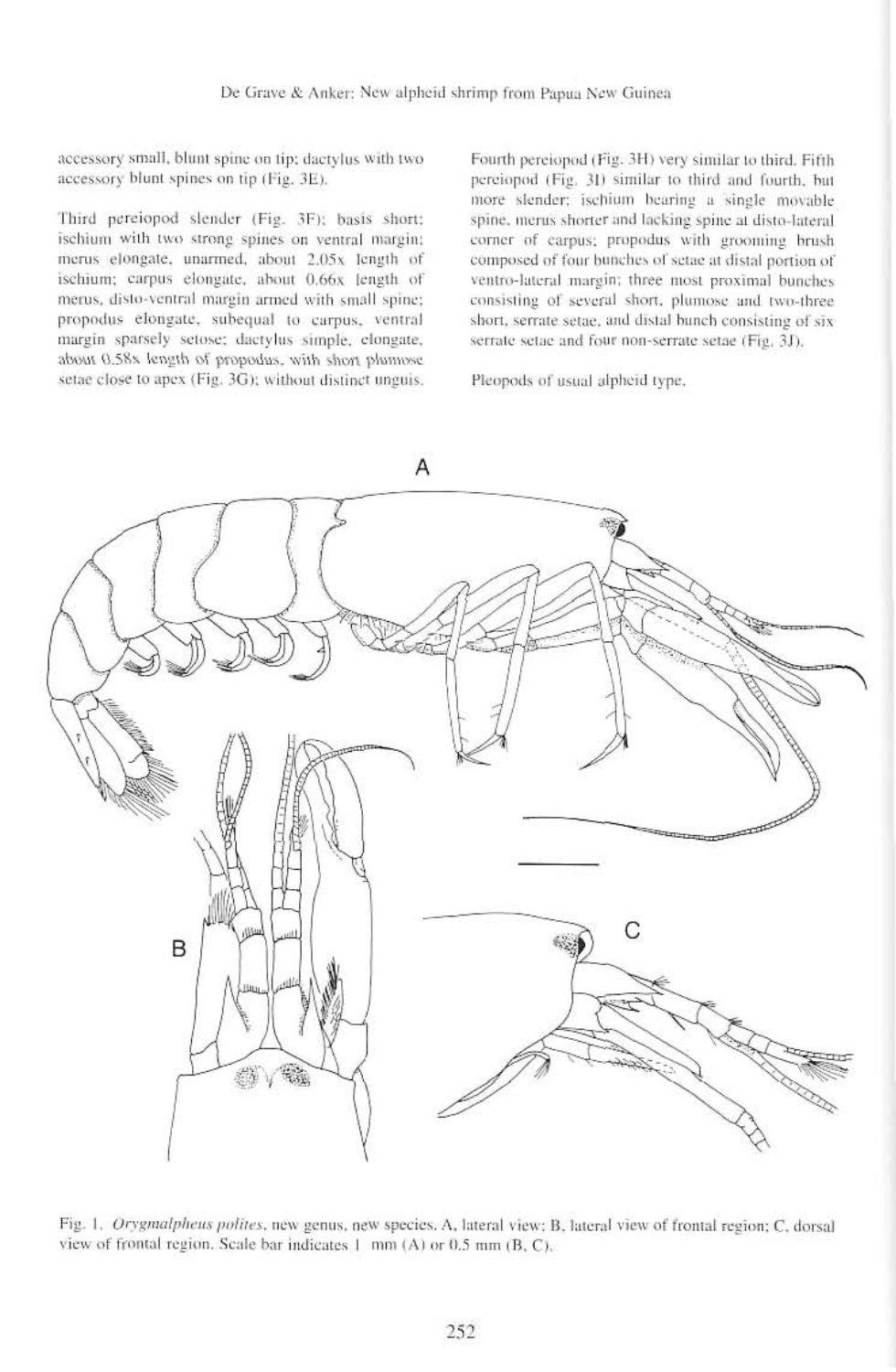

Fig. 2. Orygmalpheus polites, new genus, new species. A, antennule: B, bifurcation of antennular flagella: C, antennal scale (setae omitted); D, first maxilliped; E, second maxilliped; F, third maxilliped; G, tip of third maxilliped; H, maxilla; I, mandible; J, maxillula. Scale bar indicates 0.2 mm (B, C-E, H-J), 0.3 mm (A, F) or 0.05  $mm(G).$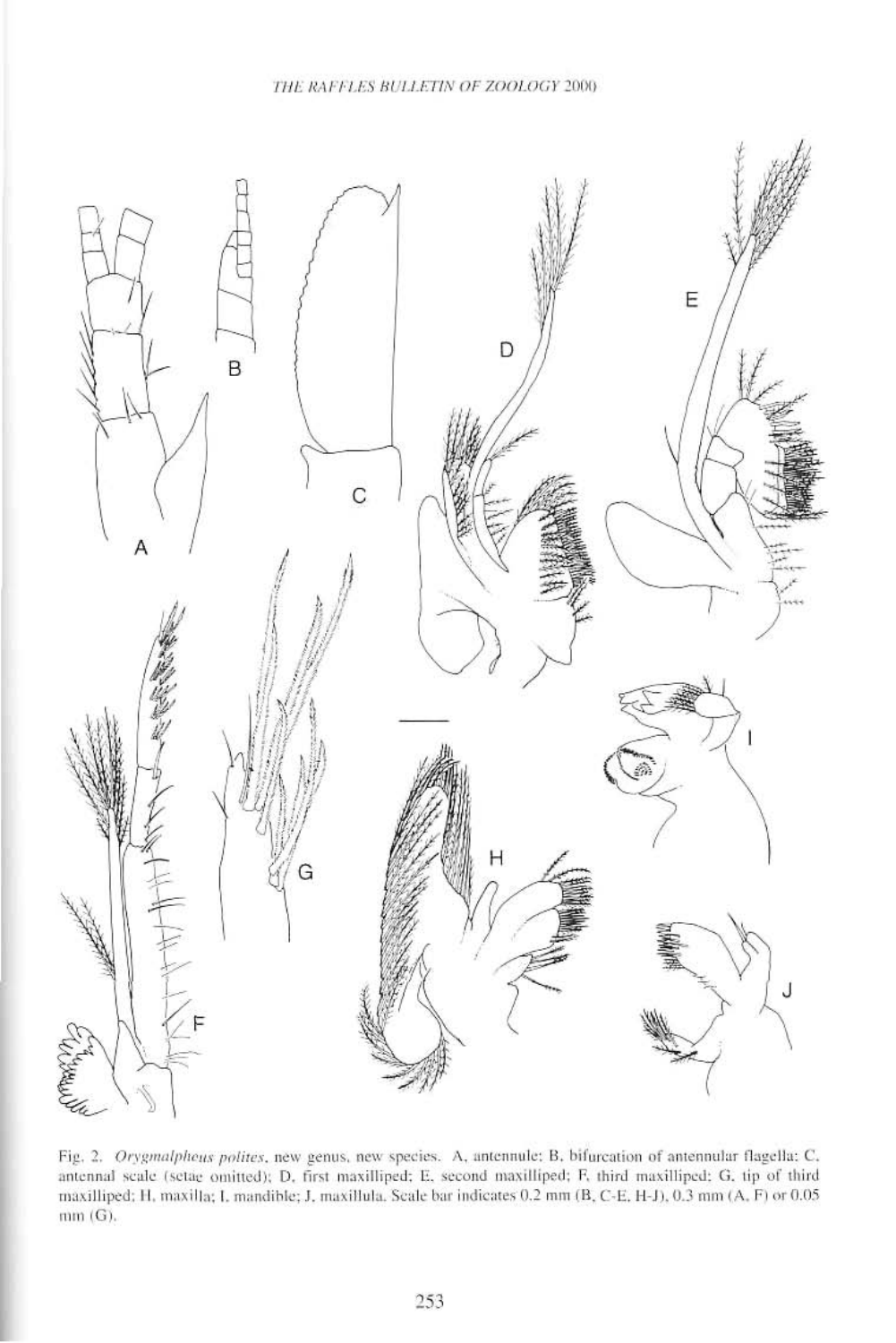

Fig. 3. Orygmalpheus polites, new genus, new species. A. first pereiopod; B, chelae of first pereiopod: C, second pereiopod: D. chelae of second pereiopod: E. same, detail: F, third pereiopod: G, dactylus of third pereiopod: H. fourth pereiopod; I, titth pereiopod; J, propodal brush of fifth pereiopod; K, uropod (setae omitted); L, lateral part of exopodal diaresis; M, telson; N, tip of telson. Scale bar indicates 0.5 mm (A, C, F, H-l, K, M), 0.2 mm (B, D, G,  $N$ ) or 0.075 mm (E, J, L).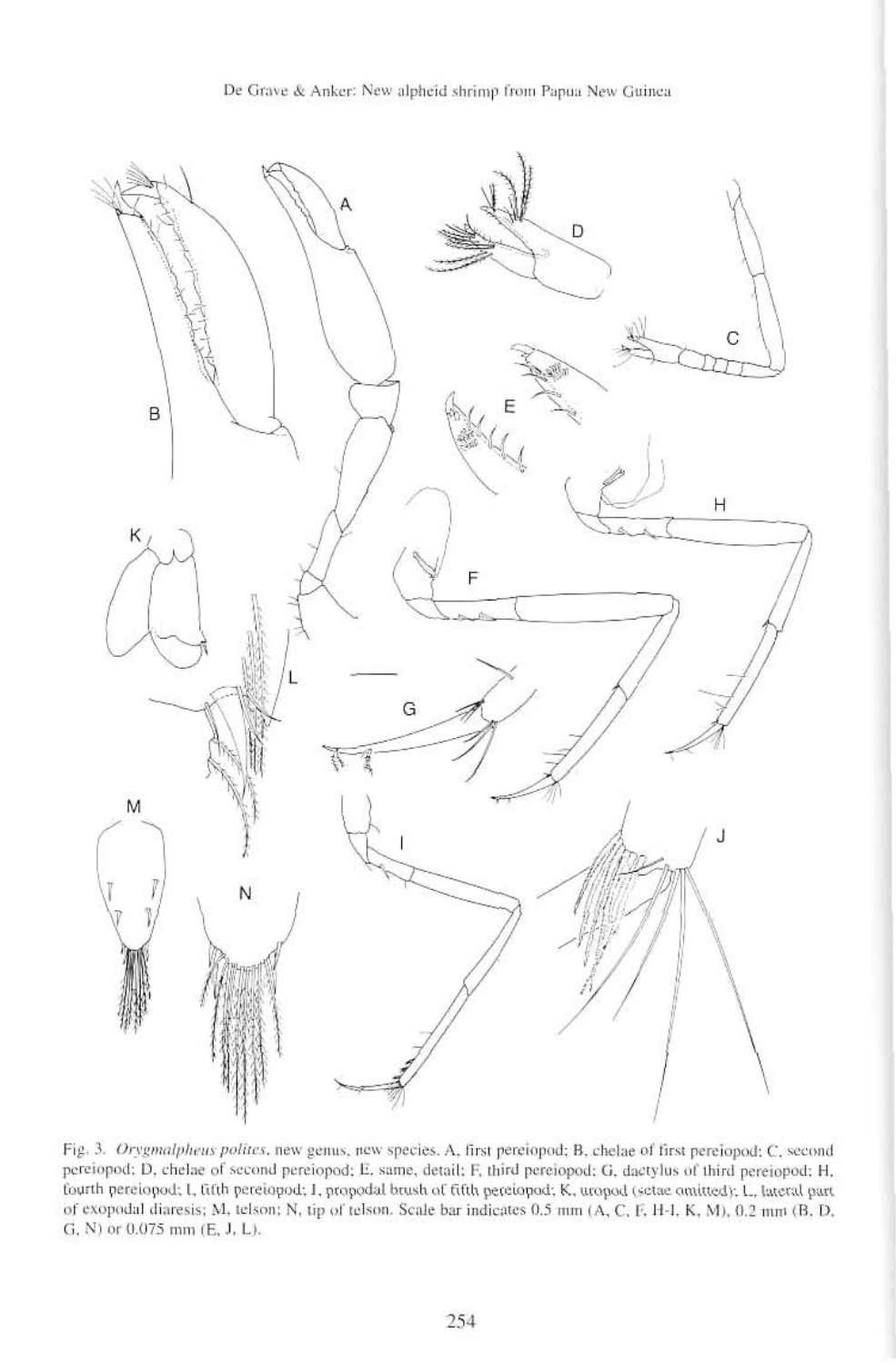

Fig. 4. Orygmalpheus polites, new genus, new species. A, right first pereiopod, superior view; B, chelae of same, outer view; C, detail; D, inner view; E, left first perciopod, inner view; F, outer view. Scale bar indicates 0.4 mm.

Uropods robust (Fig. 3K), slightly over-reaching telson; protopodite robust, bilobed; exopod oval, 1.6x longer than wide, with strong lateral spine; well marked diaresis at about 0.8 of length, simple, slightly curved in middle, ending in small lateral tooth above lateral spine (Fig. 3L); endopod oval, subequal in length to exopod; medial and lateral margins densely fringed with plumose setae.

Ecology. - The single specimen was found in a burrow shared by the shrimp Alpheus rapacida (nonovigerous female) and the gobiid fish, Vanderhorstia sp. (single specimen). Although the possibility that the O. polites specimen was sampled from the

vicinity of the burrow rather than the burrow itself can not be totally discounted, it appears more likely, in view of the small nozzle of the suction sampler. that the specimen was caught inside the burrow.

Remarks. - The ecology of alpheid-goby associations was reviewed by Karplus (1987) with approximately 15 species of alpheid shrimps (several of which remain undescribed) taking part in the association (Karplus, 1987; Bruce, 1994) and over 100 species of fish (Karplus, 1987). So far, only species of the genus Alpheus, in particular of the brevirostris and edwardsii groups, are known to take part in the association. Nevertheless, De Grave & Wilkins